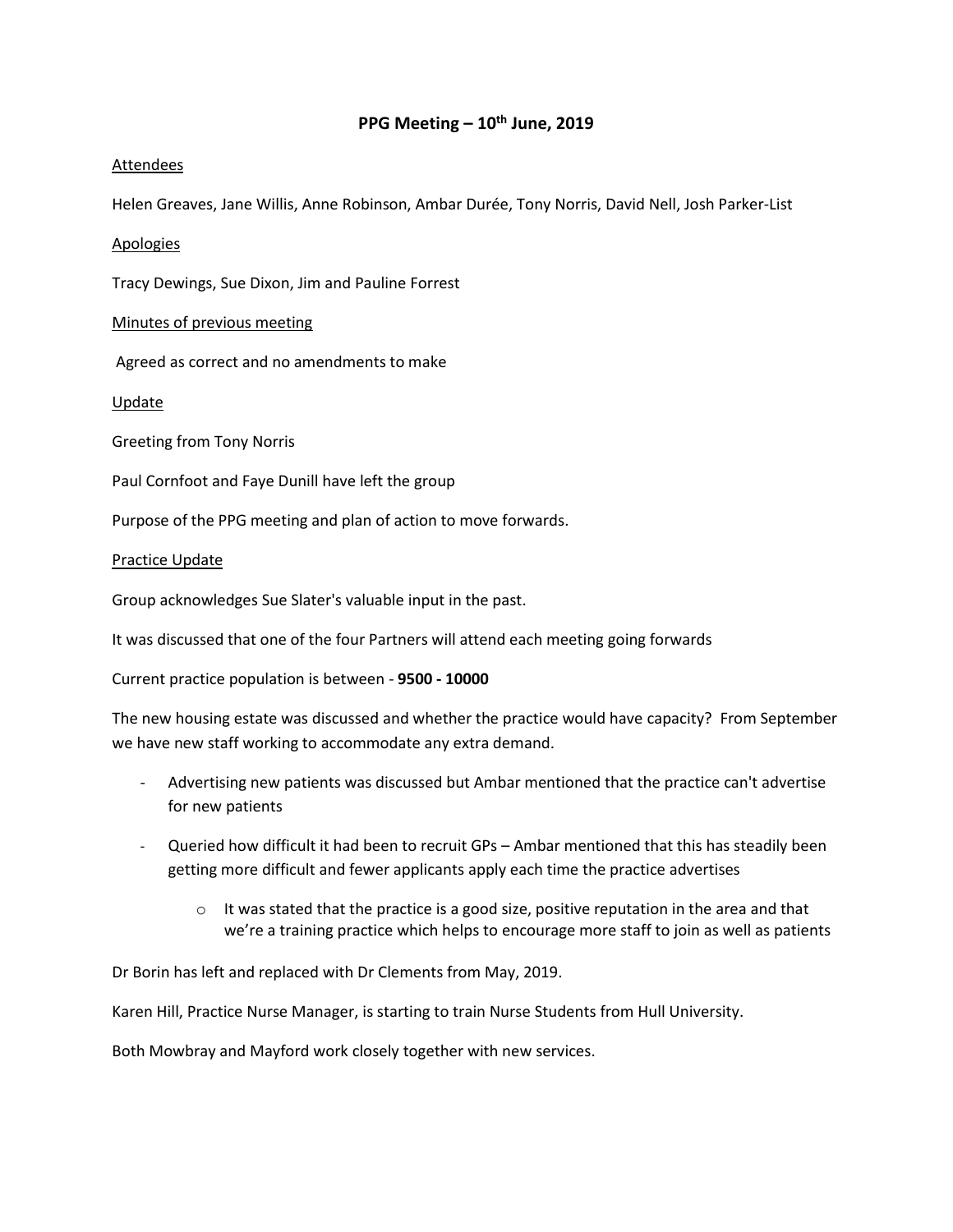PCNs (Primary Care Networks) are coming in to ensure practices are working at scale. This will help increase capacity by having a larger clinical staff team with a smaller Admin' team.

- Our PCN is Mowbray, Mayford, Great Ayton and Stokesley.
- Additional Pharmacist to work from the network due to funding from NHS England

Social prescribing encouraged by the NHS - Living Well working out of the surgery on Fridays and these appointments are well utilised by patients.

Both trainee dispensers are now fully qualified dispensers – Keighley Greiff and Jocelyn Mortimer.

Nursing Team – There has been work on the Nurses appointment to provide more appointments for procedures we do more of and fewer for those that we don't. This has helped reception as they search for specific slot types within the clinical system to quickly find the next available appointment, increasing efficiency.

Doctors - New salaried GP starting in August. Dr David Cole

Nurse Practitioner - Lorna McLean is starting in June.

Partners - will be reducing hours in October.

- To include in newsletter for all staff updates.
- Even though there will be fewer GP Partner appointments, due to recruitment, the surgery will be providing more appointments / hours to see patients.

Admin' jobs to be passed from clinician's to Admin' staff. e.g. correspondence management - letters that don't need to be seen by clinician's are dealt with prior to being passed to clinician's e.g. medication letters will be sent to Pharmacist rather than GP, discharge letters will be actioned if they need to be seen after a certain period / whether the patient is on new medication, rather than going to a GP.

# Complaints and Compliments Update

5 complaints and 2 compliments since the last PPG meeting. It was discussed that some of these are more feedback than complaints.

Locums have been working in Dr Mitford's stead and have complimented the surgery on how well everything works and how the staff are.

2 zero tolerance letters have been issued. Previously we were reluctant to issue zero tolerance letters, where the practice appreciated that both staff and patients should be able to attend the surgery without seeing service users who are acting inappropriately. PPG asked whether patients can be removed from list, which it was mentioned that they can be but that this is not usual practice due to compliance with NHS England requirements.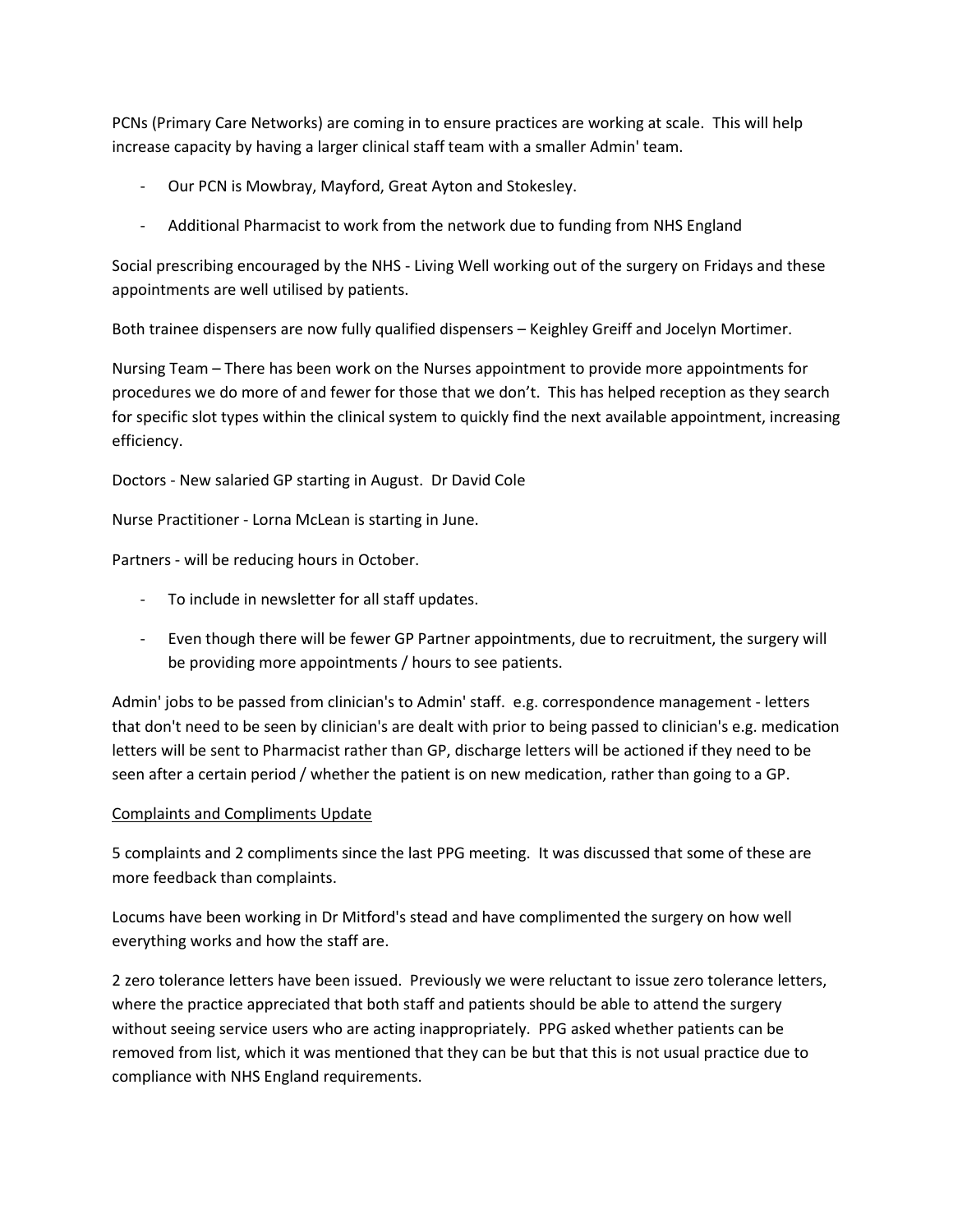Members queried whether the practice has many patients who frequently Do Not Attend appointments? The practice doesn't have many DNAs but that the practice has a policy in place for if patient missed 3 or more appointments then we send them a letter describing ways we can help them if they struggle to get to the surgery. The practice will audit the results to see whether DNA figures reduce as a result of letters being sent and the use of SMS reminders.

- DNAs include Drs, Nurses, Pharmacist, ANPs etc.

SMS reminder statistics - Practice will audit numbers to see whether the attendance of appointments correspond with SMS numbers being used

- The practice asked whether the PPG would be able to provide something to encourage more people to sign up for online services?
- The practice asked whether members of the PPG could attend the surgery and help demonstrate to other patients not currently signed up to online services how they work? It was mentioned that the Test patient can be used in order to show patients.

# Dispensary Update

Dispensary 'phone line to be stopped and Dispensary will be moving to only accept online service repeat requests, prescription slips or alternatively attend the surgery to let Dispensary know. PPG mentioned this wasn't likely to be accepted warmly, but it was mentioned that this was mostly out of the Practice's control as it is an outcome of the CQC and patient safety.

# Other Items Discussed

Secret Shopper? - This hasn't yet happened, members were waiting on a form which would look at what the shopper should be looking for. Anne mentioned that forms had been provided to Paul and the Partners, but nothing has happened regarding this. Observations sheets to be circulated with the minutes.

- Secret shopper is open for any of the PPG members with what they are observing while they are at the surgery. e.g. Whether you hear anything, see anything. This could be done opportunistically.

Patient Questionnaire - discuss whether this can continue and whether we can ensure it is carried out on an annual basis. Helen Greaves has copies of all the results from the previous Patient Questionnaire. Partners will look at the questionnaire to see whether any of the questions need amending.

Recruitment for PPG - It was discussed that someone from the PPG would attend a Saturday morning influenza clinic to discuss with patients attending to see if they would like to join the PPG. Practice to pass dates on to the PPG for when influenza clinics will be so that they can arrange PPG recruitment. To also update the PPG board to help ensure that more people are likely to be recruited on to the PPG.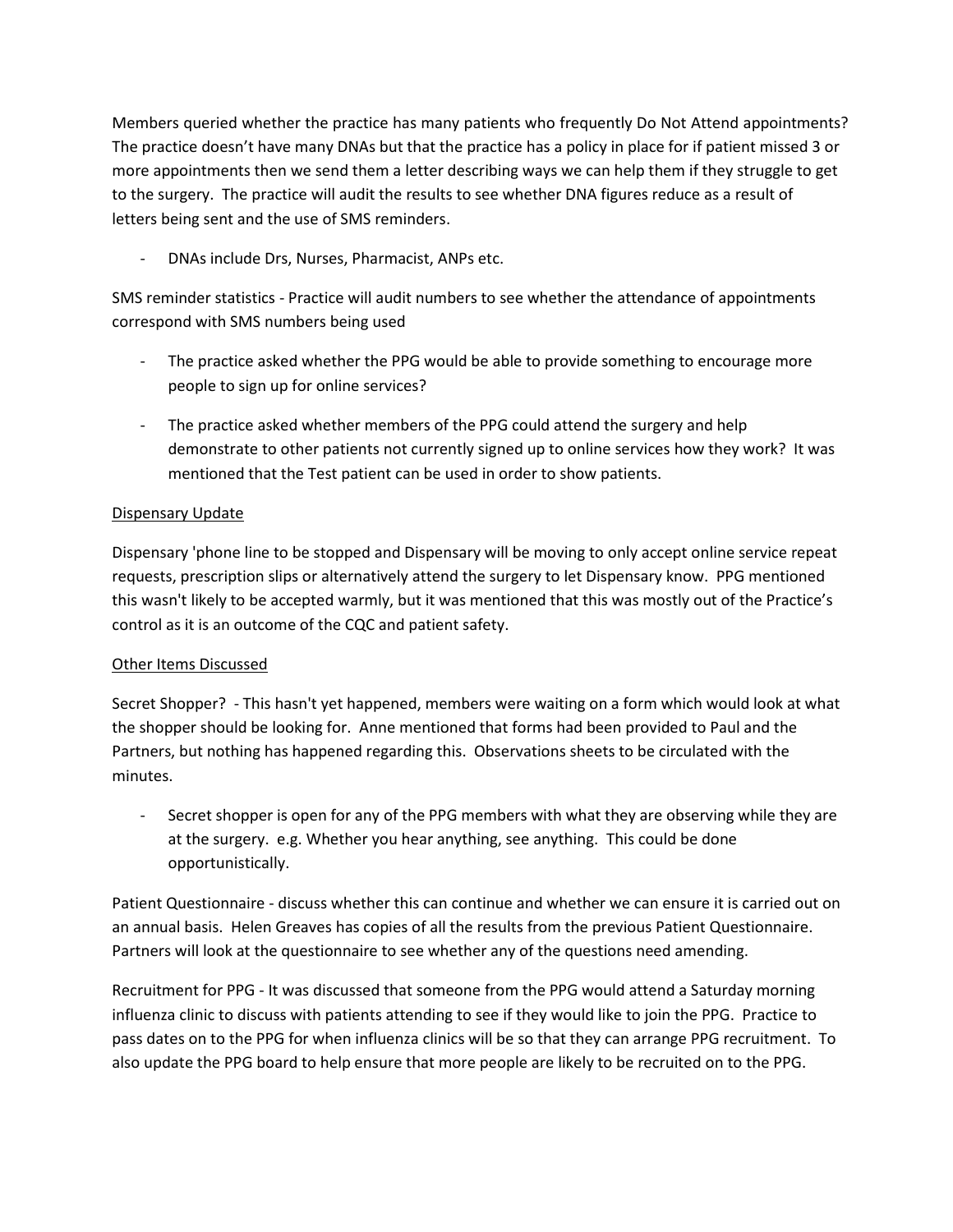Mowbray PPG – Josh to discuss with Adrienne Goddard from Mowbray House Surgery's PPG to see whether both groups can look to have a merged meeting once a year. This will be after the next meeting due to the need for new chairman. Meeting to be arranged for 6 months time.

MenCap survey – Report made recommendations. Some signage in surgery has been improved.

Alzheimer's Society to be contacted to get an audit done to make better for service users.

### Staff Changes

Julie Meakin - Office Manager started 3rd June, 2019

Liz Richmond - Reception Team Leader started 3rd June, 2019

### Practice Progress

Sue Dixon - took results of the CQC questionnaire and made comments when initially inspected and has provided an updated copy to see whether certain areas are being dealt with by the practice. This shows that the Practice has actioned some things, such as the delay in answering the telephones, but that there are still outstanding actions for the Practice.

Waiting Area notice boards need cleaning up and prioritizing. Waiting area to have a themed display area so that it changes every month to help rotate notices without there being too much information. Dispensary window is overloaded with information.

Organisation structures are being looked at to see what we can provide for support of practice staff and patients.

### Future Direction of the Group

Tony to e-mail Constitution and Terms of Reference, and suggested areas of involvement with the minutes as most weren't aware these existed. Some items are on the Practice Website's PPG page, but not all.

To get more people involved. Get a direction for the group. Is there a 'You asked, we did' section on the practice website. e.g

- The PPG commented on the 'phone lines and then the practice improved the telephone system and employed new members of staff.
- Partners to come to each of the meetings agreed and started.

PPG virtual group was suggested but this was not accepted well by the group, but this could help encourage people who live out of town to be part of the group as well as younger people who want to see what the group is about / get involved.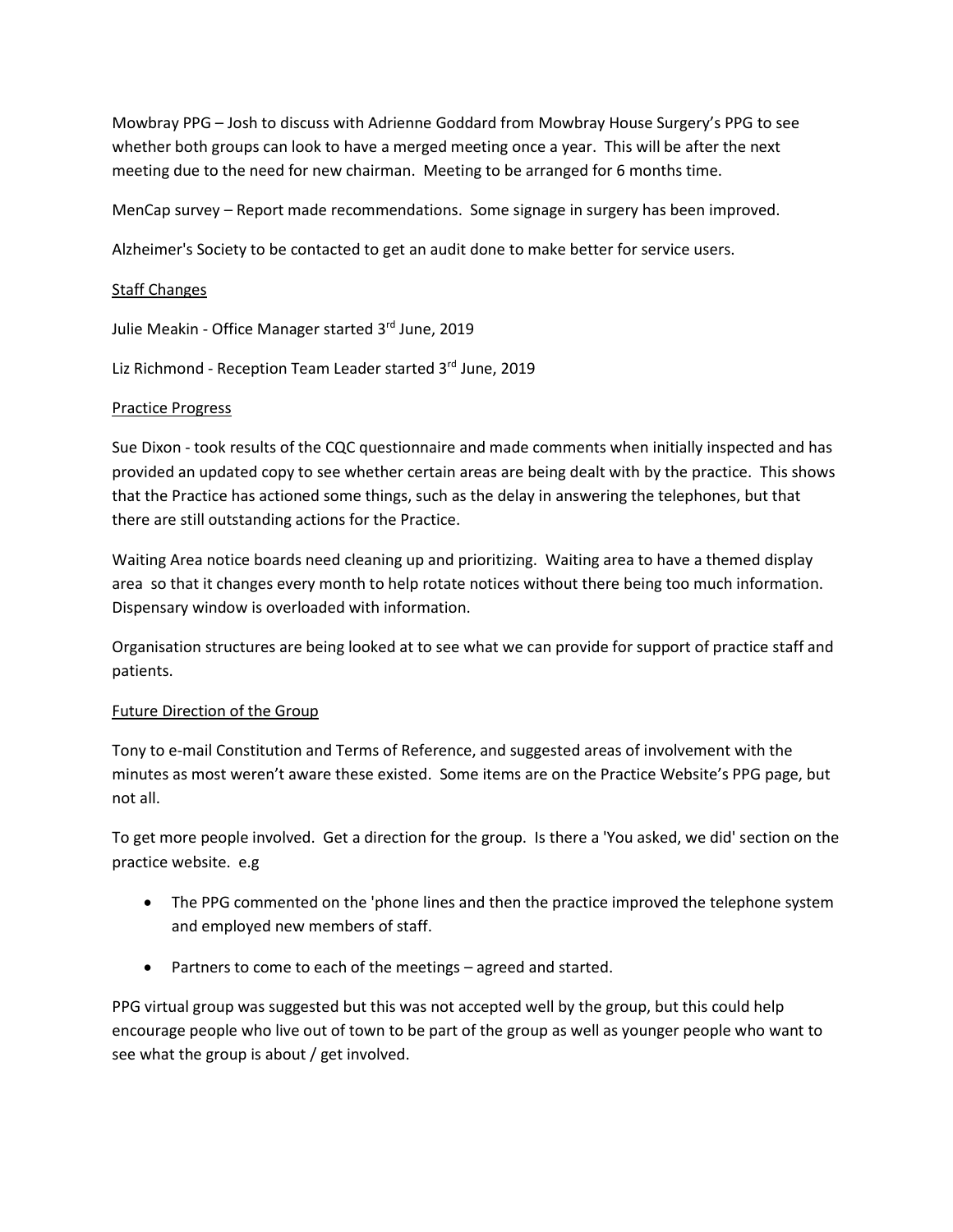To leave each meeting with a "to do" list for each member to achieve for next time – please see end of these minutes for actions

## Election of a Chair

**PPG to take this point away to discuss at the next meeting as feel that group isn't large enough to elect a Chair as appropriate.**

AOB

None

## Actions for Group

- Election of new Chairperson
- Reception to be cleaned up e.g. boards **PPG – Practice to let PPG know when to come in to clear the information on the walls that is deemed unnecessary / outdated so that reception know. Dispensary opening times need updating. A board at the entrance next to the monthly themed board to be presented informing patients that the practice is closed.**
- MenCap audit to be acted upon **Practice Manager**
- Monthly theme in reception separate to board at front door **PPG**
- Table in reception needs moving / updated **Josh**
- TV in reception for updating all the information e.g. Mowbray House Surgery **Josh to get costings for this**
- Send data sharing agreement out to PPG member as a .PDF format. **Josh**
- Practice to e-mail Helen about Patient Questionnaire as she has access to it –
- Alzheimer's Society Cake Morning Thursday  $13<sup>th</sup>$  June from 09:00 11:00
	- o **9:00 - 10:00 Jean to help with Alzheimer's Society Cake Morning**
- Social Prescribing Event **Josh to contact Ellie at Mowbray to mention town hall isn't the best place due to bad acoustics**
- To contact Alzheimer's Society for Practice Audit **Josh to contact Gill Cree**
- Newsletter needs to inform patients of GPs reducing their sessions in October **Josh to pass to Allison Thompson**
- SMS reminder not worked for a member of the PPG **Josh to investigate and see what the reason for this was**